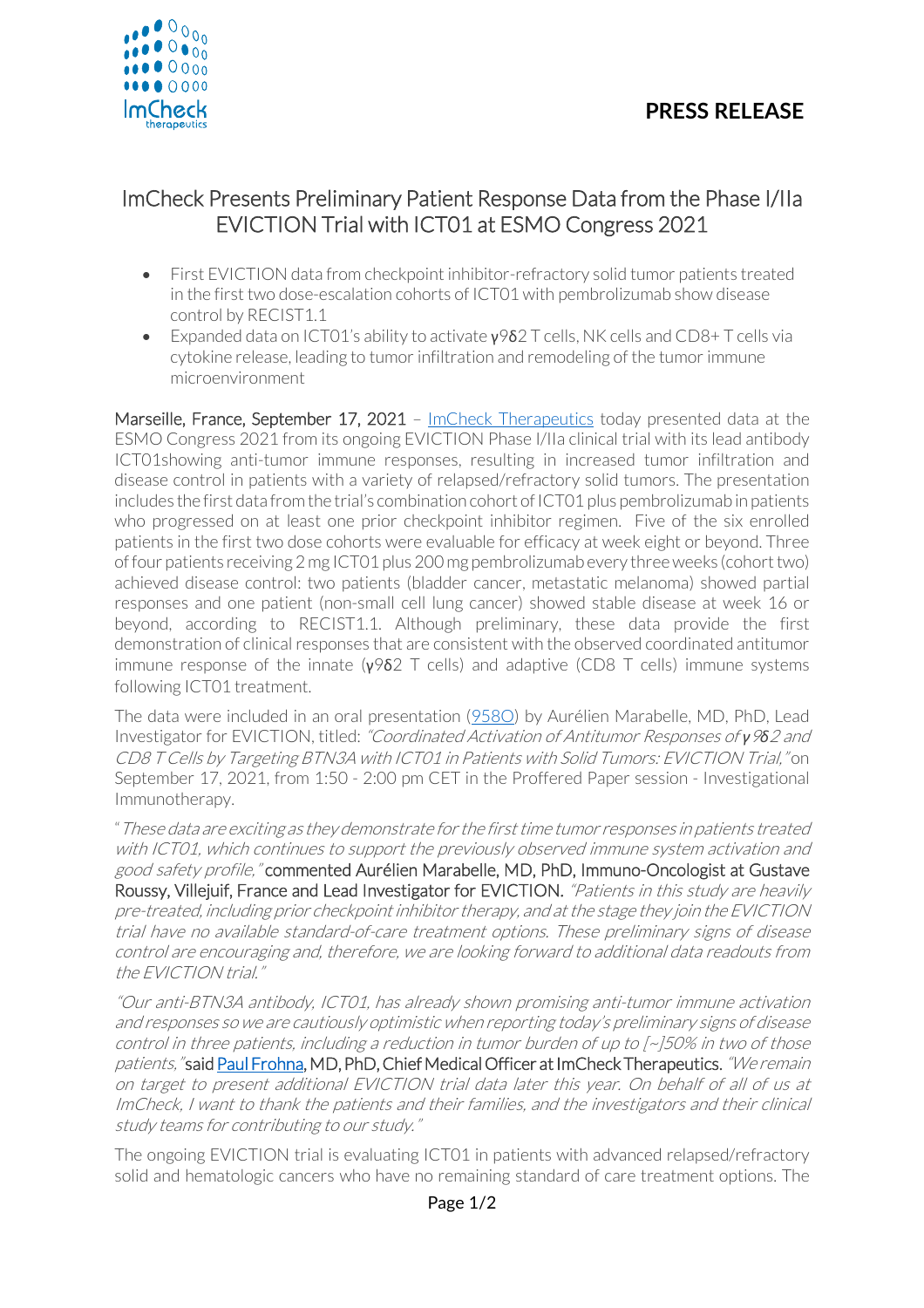# PRESS RELEASE



presentation today covers results from a dose escalation cohort of evaluable patients with solid tumors (n=32) receiving ICT01 monotherapy and two dose cohorts of evaluable patients with solid tumors (n=6) who previously failed at least one checkpoint inhibitor regimen that were treated with ICT01 in combination with pembrolizumab.

The data from patients with solid tumors treated with ICT01 monotherapy demonstrated a dosedependent target occupancy of ICT01 binding to BTN3A on T cells that induced a dosedependent migration of  $\gamma$ 9δ2 T cells out of the circulation. Increases in serum TNF $\alpha$  and IFN $\gamma$  were observed within minutes to hours at doses  $\geq 2$  mg ICT01 that appear to positively correlate with ICT01 dose, the baseline γ9δ2 T cell counts, and the activation and migration of NK and CD8+ T cells from the circulation. Tumor biopsies showed infiltration of  $\gamma \delta$ , CD3+ and CD8+ T cells in patients with immune desert at baseline demonstrating the ability to remodel the tumor immune microenvironment across a range of tumor phenotypes. Across the two cohorts treated with a combination of ICT01 and pembrolizumab, preliminary signs of tumor regression were observed at 2 mg ICT01 in two patients. These data may reflect the contribution of ICT01-activated γ9δ2 T cells to remodel the tumor immune microenvironment and increase tumor infiltration of CD8+ T cells, which can be activated by an anti-PD-1 agent like pembrolizumab.

Following multiple safety reviews by the independent Safety Review Committee, the EVICTION trial is continuing further dose escalation in the hematologic monotherapy and combination therapy arms of the study. Part 2 for the monotherapy expansion cohorts is expected to begin enrolling second- and third-line treated patients with ovarian (Group D) or head and neck squamous cell carcinomas (Group E) in Q4 2021. In addition to good preliminary safety, tolerability and immune response data, new results presented at this conference indicate for the first time a beneficial clinical response with signs of tumor shrinkage.

The ESMO presentation slides will be available on ImCheck's corporate website directly following the presentation.

\*\*\*

### About the EVICTION Trial

EVICTION is a first-in-human, dose escalation (Part 1) and cohort expansion (Part 2) clinical trial of ICT01 in patients with various advanced relapsed or refractory solid or hematologic cancers that have exhausted standard of care treatment options. Part 1 is a basket trial designed to characterize the preliminary safety, tolerability, and pharmacodynamic activity of ICT01 as monotherapy (Group A: solid tumors; Group B: hematologic tumors) and in combination with pembrolizumab (Group C: solid tumors). Group A includes bladder, breast, colorectal, gastric, melanoma, ovarian, prostate, and pancreatic cancer patients, Group B includes acute myeloid leukemia, acute lymphocytic leukemia, follicular lymphoma, and diffuse large B cell lymphoma patients, and Group C includes bladder, head and neck squamous cell carcinoma, melanoma, and non-small cell lung cancer patients. Basket trials are a clinical trial design that allows new drugs to be tested rapidly in a range of indications, providing initial data on multiple parameters that can contribute to an accelerated development timeline. More information on the EVICTION trial can be found a[t clinicaltrials.gov](https://www.clinicaltrials.gov/ct2/show/NCT04243499) (NCT04243499).

### About ICT01

ICT01 is a humanized, anti-BTN3A (also known as CD277) monoclonal antibody that selectively activates  $γ$ 9δ2 T cells, which are part of the innate immune system that is responsible for immunosurveillance of malignancy and infections. The 3 isoforms of BTN3A targeted by ICT01 are overexpressed on a number of solid tumors (e.g., bladder, colorectal, melanoma, ovarian,